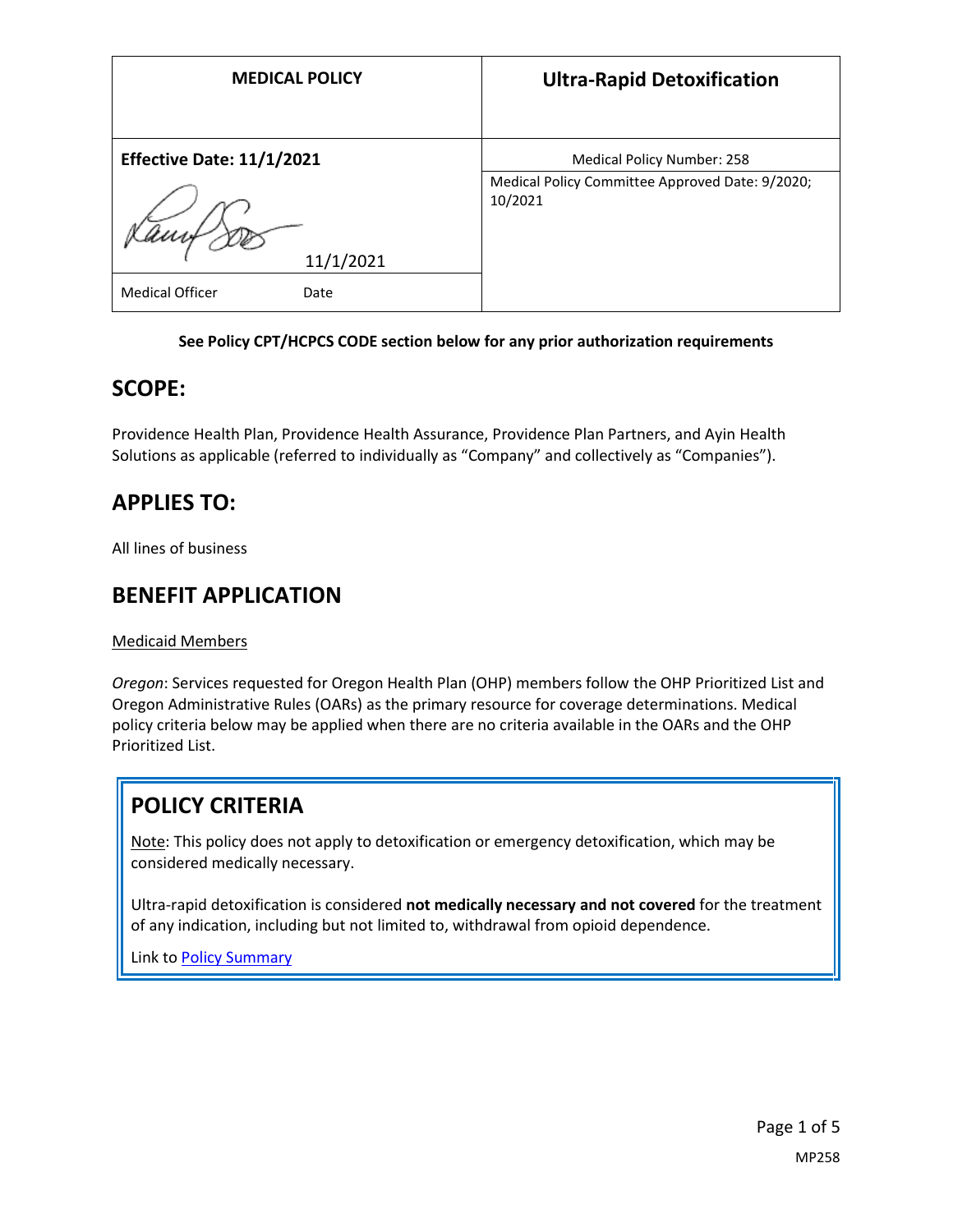# **CPT/HCPCS CODES**

|       | <b>All Lines of Business</b>                                                                    |
|-------|-------------------------------------------------------------------------------------------------|
|       | <b>Unlisted Codes</b>                                                                           |
|       | All unlisted codes will be reviewed for medical necessity, correct coding, and pricing at the   |
|       | claim level. If an unlisted code is billed related to services addressed in this policy then it |
|       | will be denied as not covered.                                                                  |
| 90899 | Unlisted psychiatric service or procedure                                                       |

## **DESCRIPTION**

## Ultra-Rapid Detoxification

Ultra-rapid detoxification (UROD) refers to the use of general anesthesia alongside high doses of an opiate antagonist (naloxone). The procedure is performed in an intensive care unit and the patient requires 1 to 2 days of hospitalization. The procedure hypothetically accelerates detoxification and eliminates dependency, while shielding the patient from withdrawal symptoms.

### Opioid Withdrawal

Opioid withdrawal refers to a host of symptoms that may occur when an opioid-dependent individual stops using opioids. These may include drug craving, anxiety, restlessness, gastrointestinal distress, diaphoresis, and tachycardia. $1$ 

### Detoxification

Medically-supervised opioid withdrawal, also known as detoxification, involves the administration of medication to reduce the severity of withdrawal symptoms.<sup>1</sup> Medications used in the treatment of withdrawal symptoms may include opioid agonists such as methadone and buprenorphine (a partial agonist), as well as alpha-2 adrenergic agonists such as clonidine and lofexidine.<sup>1</sup>

# **REVIEW OF EVIDENCE**

### Systematic Reviews

In 2010, Gowing and colleagues conducted a systematic review addressing the safety and efficacy of opioid antagonists under heavy sedation or anesthesia (i.e. ultra-rapid detoxification for the treatment of opioid withdrawal.<sup>2</sup> Independent investigators systematically searched the literature through August 2009, identified eligible studies, assessed study quality and extracted data. In total, 9 studies (8 RCTs) reporting data from 1,109 participants were included for review. Primary outcomes of interest include intensity of withdrawal, duration of treatment, nature and incidence of adverse events and completion of withdrawal treatment. Authors found that antagonist-induced withdrawal was more intense but less prolonged than withdrawal managed with reducing doses of methadone, and that doses of naltrexone sufficient for blockade of opioid effects can be established significantly more quickly with antagonist-

Page 2 of 5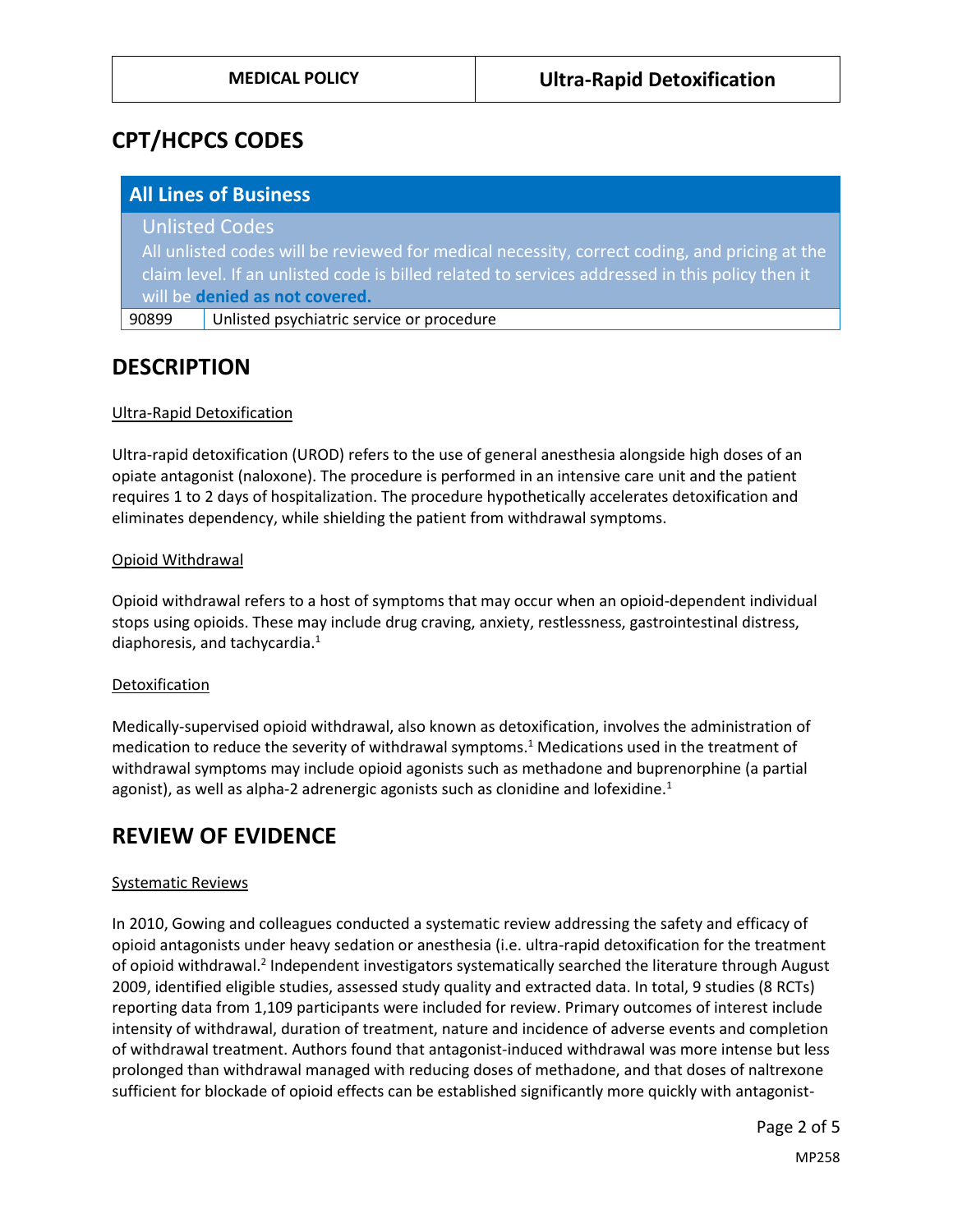induced withdrawal than withdrawal managed with clonidine and symptomatic medications. Nonetheless, data indicated a significantly greater risk of adverse events with heavy, compared to light, sedation (RR 3.21, 95% CI 1.13 to 9.12, *p* = 0.03). Investigators concluded that antagonist-induced withdrawal under heavy sedation or anaesthesia is not supported and does not confer additional benefits in terms of less severe withdrawal or increased rates of commencement on maintenance treatment.

## Nonrandomized Studies

In addition to studies included in the systematic review above,<sup>2</sup> several recent clinical trials assessed the safety and efficacy of ultra-rapid detoxification.<sup>3-6</sup> Results from large samples (n= 64-424) reported mixed results at short-term follow-up, and high relapse rates among patients receiving UROD alone at short- and intermediate-follow-up, potentially due to a lack of accompanying maintenance therapy and social support. $1,4$ 

## **CLINICAL PRACTICE GUIDELINES**

## Centers for Disease Control and Prevention

In 2016, the Centers for Disease Control and Prevention recommended against ultra-rapid detoxification in its for prescribing opioids for chronic pain.<sup>7</sup> Authors stated that "ultrarapid detoxification under anesthesia is associated with substantial risks, including death, and should not be used."<sup>7</sup>

### Canadian Agency for Drugs and Technologies in Health (CADTH)

In 2016, the CADTH published a guideline recommended against the use of UROD, due to high risk for adverse events and limited evidence of efficacy.<sup>8</sup>

### American Society of Addiction Medicine (ASAM)

In 2015, the ASAM published a national practice guideline for the use of medications in the treatment of addiction involving opioid use.<sup>9</sup> Authors recommended against the use of UROD in the treatment of opioid withdrawal.

### World Federation of Societies of Biological Psychiatry (WFSBP)

In 2011, the WFSBP published guidelines addressing the biological treatment of opioid dependence.<sup>10</sup> Authors recommended against UROD citing safety and efficacy concerns.

### National Institutes for Health and Care Excellence (NICE)

In 2007, the NICE published a clinical practice guideline addressing drug misuse and opioid detoxification in adults.<sup>11</sup> Authors recommended against UROD citing the risk of serious adverse events, including death.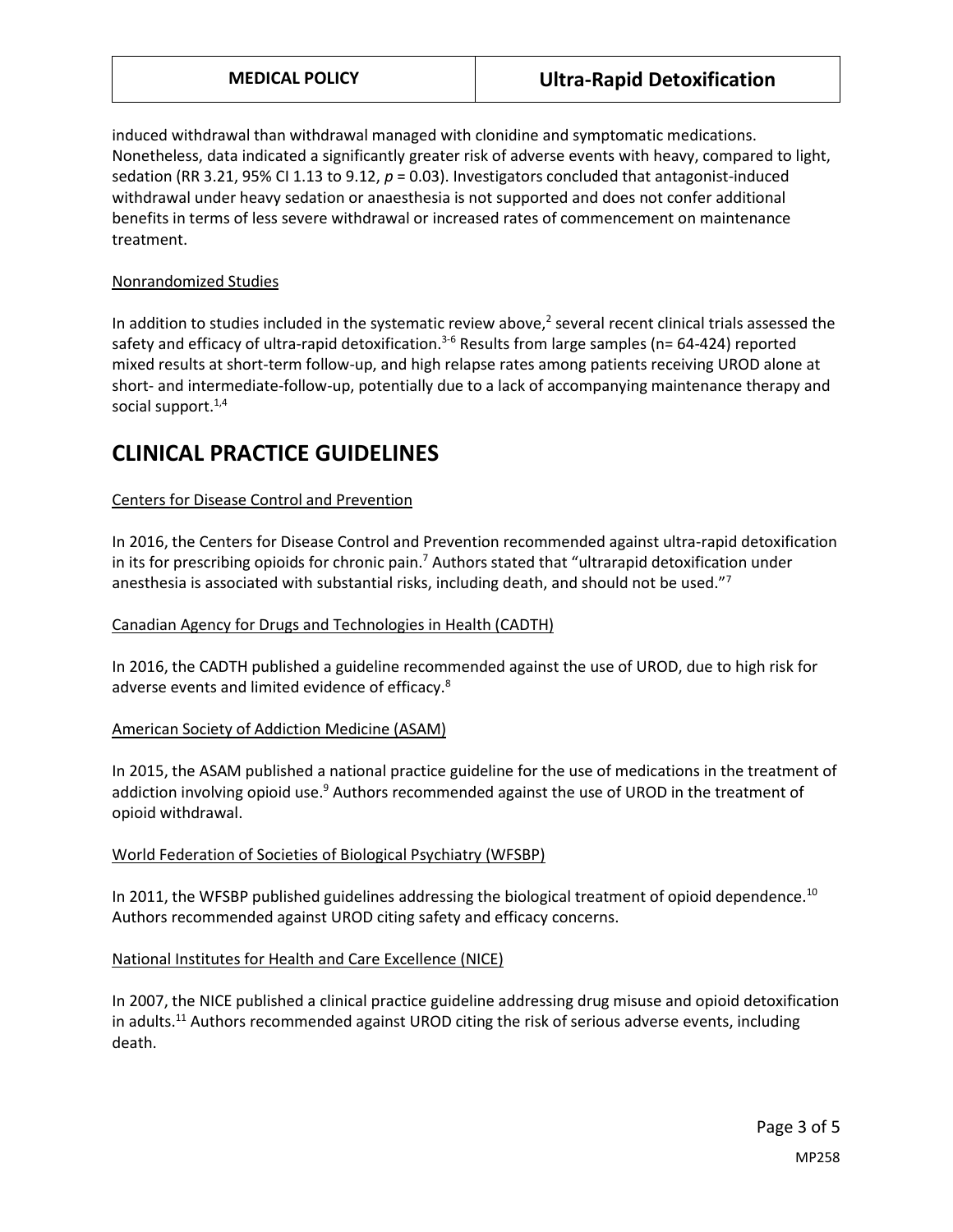## <span id="page-3-0"></span>**CENTERS FOR MEDICARE & MEDICAID**

As of 9/9/2021, no Centers for Medicare & Medicaid (CMS) coverage guidance was identified which addresses ultra-rapid detoxification for the treatment of withdrawal from opioid dependence. The CMS National Coverage Determination (NCD) for Treatment of Drug Abuse (Chemical Dependency) [\(130.6\)](https://www.cms.gov/medicare-coverage-database/details/ncd-details.aspx?NCDId=28)<sup>12</sup> does not address ultra-rapid detoxification; therefore, this policy applies to all lines of business.

## **POLICY SUMMARY**

Evidence is insufficient to support the efficacy of ultra-rapid detoxification (UROD) for the treatment of opioid dependence withdrawal. There is a lack of well-designed controlled trials, and studies to date have reported high relapse rates among patients undergoing UROD relative to other treatments. Moreover, all clinical practice organizations that address UROD recommend against its use due to the treatment's elevated risk of adverse events, including death.

## **INSTRUCTIONS FOR USE**

Company Medical Policies serve as guidance for the administration of plan benefits. Medical policies do not constitute medical advice nor a guarantee of coverage. Company Medical Policies are reviewed annually and are based upon published, peer-reviewed scientific evidence and evidence-based clinical practice guidelines that are available as of the last policy update. The Companies reserve the right to determine the application of Medical Policies and make revisions to Medical Policies at any time. Providers will be given at least 60-days notice of policy changes that are restrictive in nature.

The scope and availability of all plan benefits are determined in accordance with the applicable coverage agreement. Any conflict or variance between the terms of the coverage agreement and Company Medical Policy will be resolved in favor of the coverage agreement.

# **REGULATORY STATUS**

## Mental Health Parity Statement

Coverage decisions are made on the basis of individualized determinations of medical necessity and the experimental or investigational character of the treatment in the individual case. In cases where medical necessity is not established by policy for specific treatment modalities, evidence not previously considered regarding the efficacy of the modality that is presented shall be given consideration to determine if the policy represents current standards of care.

## **REFERENCES**

- 1. UpToDate. Medically supervised opioid withdrawal during treatment for addiction. Updated August 18 2020. [https://www.uptodate.com/contents/medically-supervised-opioid-withdrawal](https://www.uptodate.com/contents/medically-supervised-opioid-withdrawal-during-treatment-for-addiction)[during-treatment-for-addiction.](https://www.uptodate.com/contents/medically-supervised-opioid-withdrawal-during-treatment-for-addiction) Accessed 9/9/2021.
- 2. Gowing L, Ali R, White JM. Opioid antagonists under heavy sedation or anaesthesia for opioid withdrawal. *Cochrane Database of Systematic Reviews.* 2010(1).